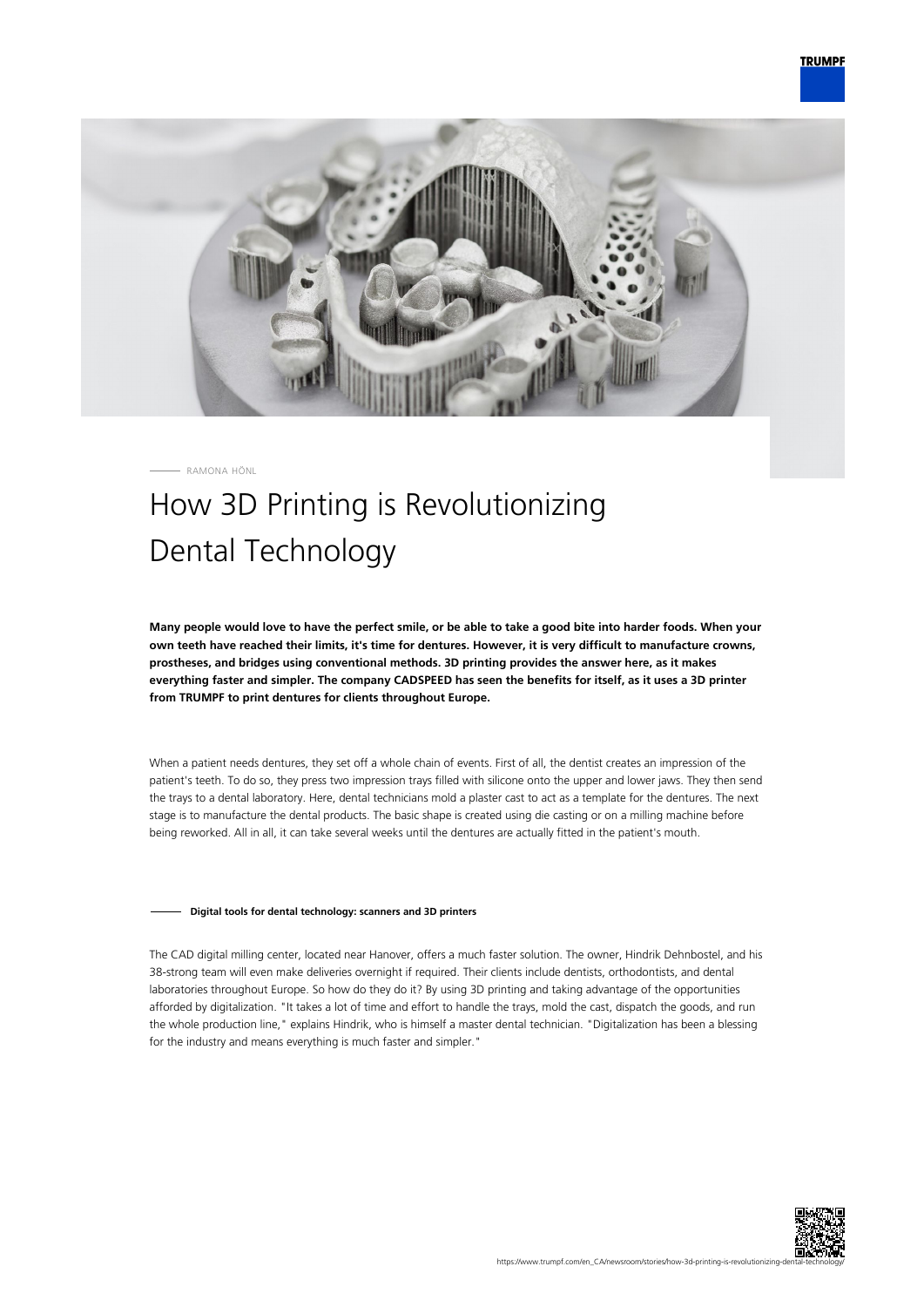

Hindrik Dehnbostel uses a TRUMPF 3D printer to manufacture dentures for clients throughout Europe.



On the TruPrint 1000 3D printer from TRUMPF, two laser beams build up the denture in the powder bed.



Dentures from the TruPrint 1000 3D printer from TRUMPF.

For example, instead of relying on impression trays, CADSPEED offers its clients the use of so-called intra-oral dental scanners. These are manual scanners equipped with sensor systems, which dentists can use to digitally map the patient's mouth in 3D. This data can then be processed further directly, negating the need for a plaster cast. As a result, the whole process is faster, more affordable, and more precise.

### **Improved dental product quality due to 3D printing**

3D printing brings with it a whole host of advantages when it comes to manufacturing dentures. One of the biggest benefits is the improved quality. Dental technicians almost always struggle with space constraints. It's almost impossible to map corners and edges using a milling machine – the tooth is simply too small and the requirements too high. In addition, the tools cannot reach all areas and sometimes break off. Such problems do not exist when using a 3D printer. Even delicate structures can easily be created as the component is built up layer-by-layer and the process is controlled by a software program. There are also no tools which could break.

#### **Less material wasted with 3D-printed teeth**

3D printing also uses the material more efficiently. In the conventional method, dental technicians first create the basic shape and then hollow it out. This means that up to 80 percent of the material ends up being thrown out. In contrast, a 3D printer only needs the exact amount of powder required to create the component. This not only saves you money, it also benefits the environment. A further advantage of 3D printing is that, on an hourly comparison, the whole process is much faster. Dental technicians normally need around 20 minutes per tooth. However, in the space of just two to three hours a 3D printer can manufacture up to 70 teeth per cycle on a platform – which equates to less than three minutes per tooth. "When you're running at full capacity and need to produce a lot, 3D printing really comes into its own," comments Hindrik.

#### **TRUMPF 3D printer produces teeth in three-shift mode**

Since November 2017, CADSPEED has also been using a [TruPrint 1000](https://www.trumpf.com/en_CA/products/machines-systems/additive-production-systems/truprint-1000/) from TRUMPF with multilaser functionality. Two laser beams melt on the denture geometries at the same time, which significantly speeds up the process. Hindrik Dehnbostel